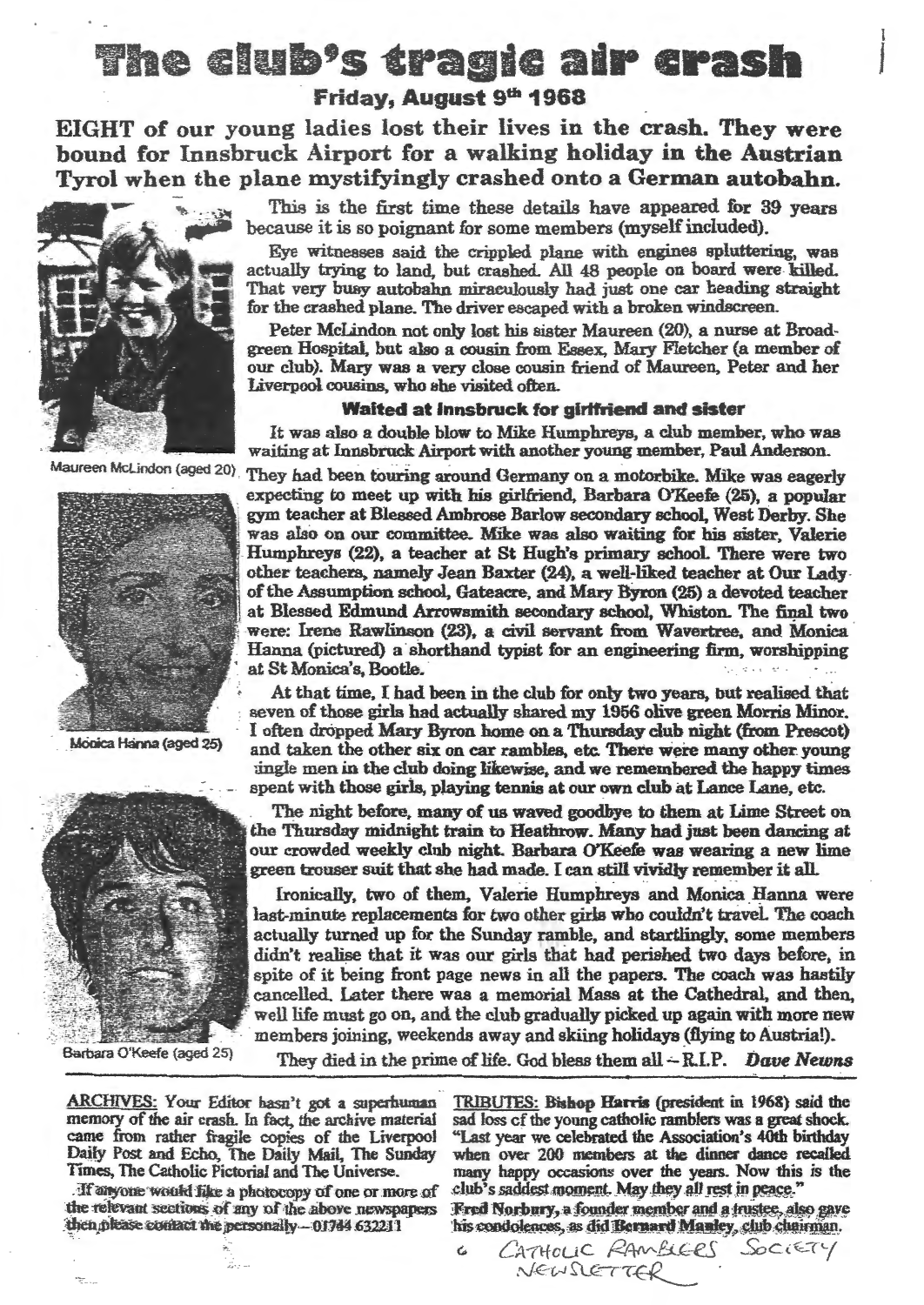# The club's tragic air crash Friday, August 9<sup>th</sup> 1968

IN 1968, seven of our young lady members who were flying out to Innsbruck Airport for a walking holiday in the Austrian Tyrol were tragically killed when their plane crashed onto a German autobahn.

The plane (with both wing tips missing) tried to land but crashed and burst into flames. All 48 people on board perished.

It was a miracle that only one car was on that autobahn  $$ normally a very busy one. The Volkswagen driver escaped with just a broken windscreen and a dent after hitting the central reservation. He ran for his life across the blazing autobahn.

This is the first time for 39 years that these details have been given in our newsletter, mainly because it would have been too upsetting for some current members, especially to Peter McLindon who not only lost his 20-year-old sister Maureen (a trainee nurse at Broadgreen Hospital) but also one of his cousins. Hilda Laycock also lost one of her best friends, 25-years-old Monica Hanna (pictured right). She was a shorthand typist, from St Monica's, Bootle.

It is also quite disturbing to me as I had then been a club member for two years, and three of the young ladies who lost their lives in the crash had been on the committee alongside me. I had given waryong of there were virle a lift in my 1956 Morris Minor, taking them home on a Thursday night from the club or giving them lifts on car rambles or club weekends away.

One of them was Barbara O'Keefe, a 25-year-old gym teacher at Blessed Ambrose Barlow School, West Derby (pictured here). She was due to meet up with her friend, Mike Humphreys (also a club member) at Innsbruck. He was on a motorbike trip with another member, Paul Anderson, riding pillion.

It was a double tragedy for Mike, as his sister, Valerie Humphreys, was also on the plane (a 22-year-old schoolteacher at St Hugh's primary school). Barbara O'Keefe



After dancing the night away at our crowded weekly club night, many of us said our goodbyes to them at Lime Street on the Thursday midnight train to Heathrow. Barbara O'Keefe was wearing a new lime green trouser suit. I still vividly remember that night.

Ironically, Valerie Humphreys and Monica Hanna were lastminute replacements for two other girls who couldn't travel. The other ladies who perished were Irene Rawlinson (23), a civil servant from Wavertree, Jean Baxter (24), a teacher at Our Lady of the Assumption school, Gateacre, and Mary Byron (from Prescot), a teacher at Blessed Edmund Arrowsmith secondary school, Whiston.

The Sunday ramble was hastily cancelled and on the following Sunday there was a memorial Mass at the Cathedral. After that the club gradually picked up again with new members constantly joining. God bless them all and may they rest in peace. *Dave Newns* 



Monica Hanna

#### How did it crash?

Well, it took a long time to work it out, as the black box was damaged. But the crash investigators finally found out that the plane was on direct course for Innsbruck when it suddenly went into a dive, whether to avoid another plane, or whatever. During the dive the wing tips broke off and the plane tried to land on the autobahn but it plunged into an embankment, then flipped over and exploded.

One wing tip was found in a potato field and the other in a cornfield only about 150 yards apart.

The crash must have happened very quickly, as nobody had time to put on their seat belts.

#### Double shock

Peter McLindon's cousin was Mary Fletcher, who lived down in Woodford Green, Essex. He and his sister Maureen were very close to her. Both girls tragically died in the crash.